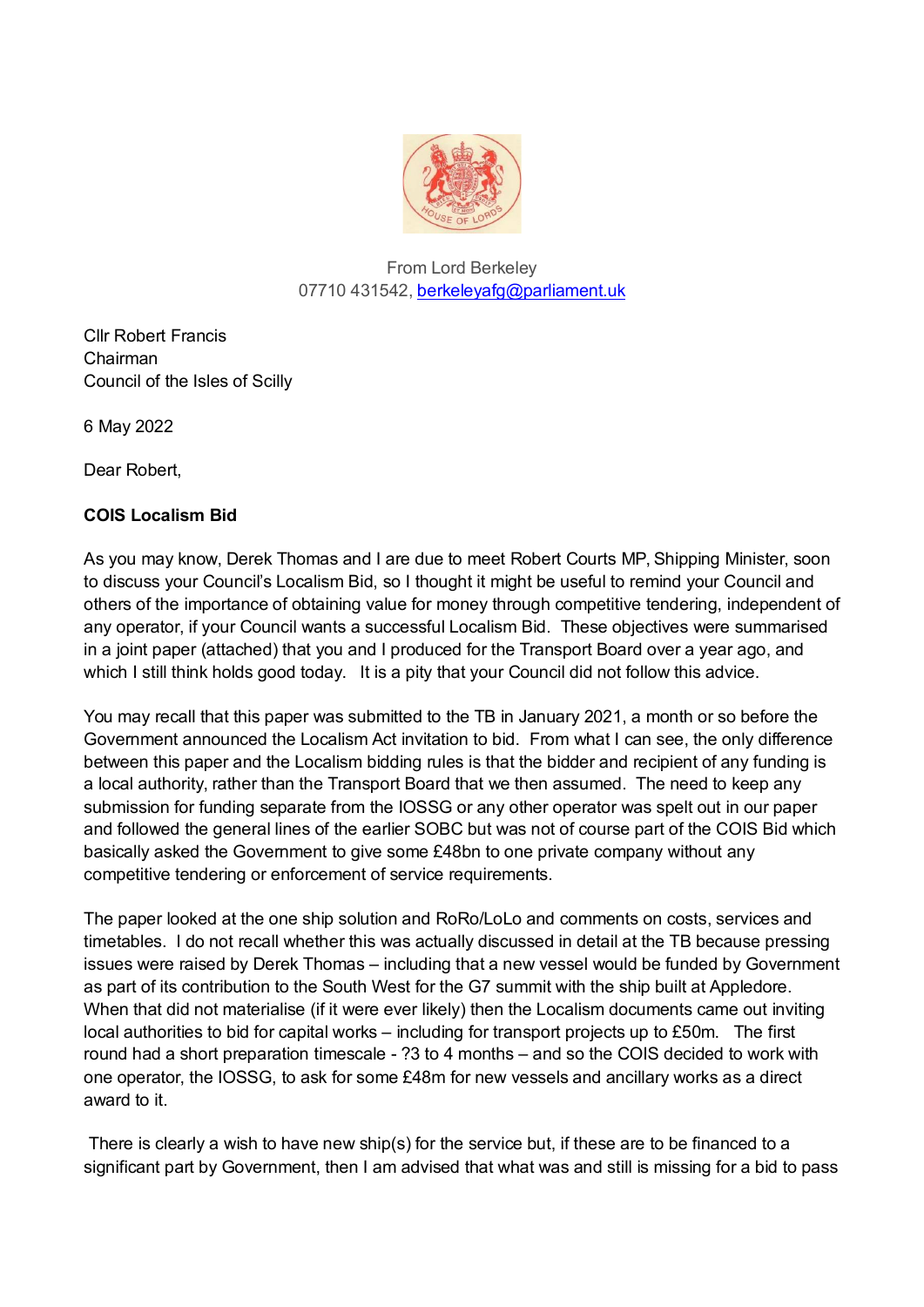all the Treasury procurement rules starts with an Outline Business Case which includes:

- Independent evidence of stakeholder engagement of demand/timetables/costs/fares. Both the IOSSG and D Thomas MP produced 'consultation' results, but these were not independent and did not cover all options. The attached paper attempted to summarise stakeholder views, but more rigorous and independent market research is clearly needed. Given that we now know that the future service for the islands is planned to be overwhelmingly public funded, it is essential that the solution is driven by fully transparent user need, rather than one operator's need or preference. A winter passenger service has to be' in' as part of the ideal outcome, possibly combined with a oneship passenger and freight solution. Costs of different options are also critical, as passenger and freight charges have again significantly increased, with freight charges in particular much higher than on the equivalent services in Scotland.

- There must be ferry industry involvement at an early stage, to help turn the requirement in to something that can be competed . How otherwise do we know what is in the realm of the 'doable'? I have already noted the interest of several operators, but they will need a strong assurance that they are not just being used as a comparator in order to justify an award to the incumbent.

- All options must be explored - not some closed off because the current operator does not want them. Building vessels for the current operator is just an option (an expensive one). Have other operators been asked what they would need to provide a service?

- If the solution is primarily public funded then there must be full public control even if operated by a private contractor under a franchise.

To deliver this, I believe that a full-scale competitive tendering process needs to be set up to demonstrate value for money and service quality.. The user defining the vessel (or a preferred operator helping define the vessel for them) and then going out to competitive tender to run the service closes off most of the benefits of competitive tendering. Any new vessel needs to be defined after completion of the competitive process. A bidder might already have a suitable vessel.

So, I believe that this process must be led by the local authority (COIS) and is likely to need to cover:

- Appointment of consultants to manage the tendering process
- Consultation on services, costs, value for money and different options etc; one or two vessels, RoRo or LoLo or both; summer only or all year round.
- Preparation of service specification for vessels' operation
- Preparation of specification of vessel(s) and ancillary facilities
- Preparation of financial arrangements for ownership of the vessels.

It is evident that the COIS does not have the resources to do the above tasks so consultants will need to be employed from the start. I understand that funding may be available from the Localism Fund to cover such costs. The key issue is that there must be no involvement of any potential tenderer in the process – to ensure that it is all seen to be fair.

From discussions with ministers, it is very clear to me that the Government will not hand £48m or so